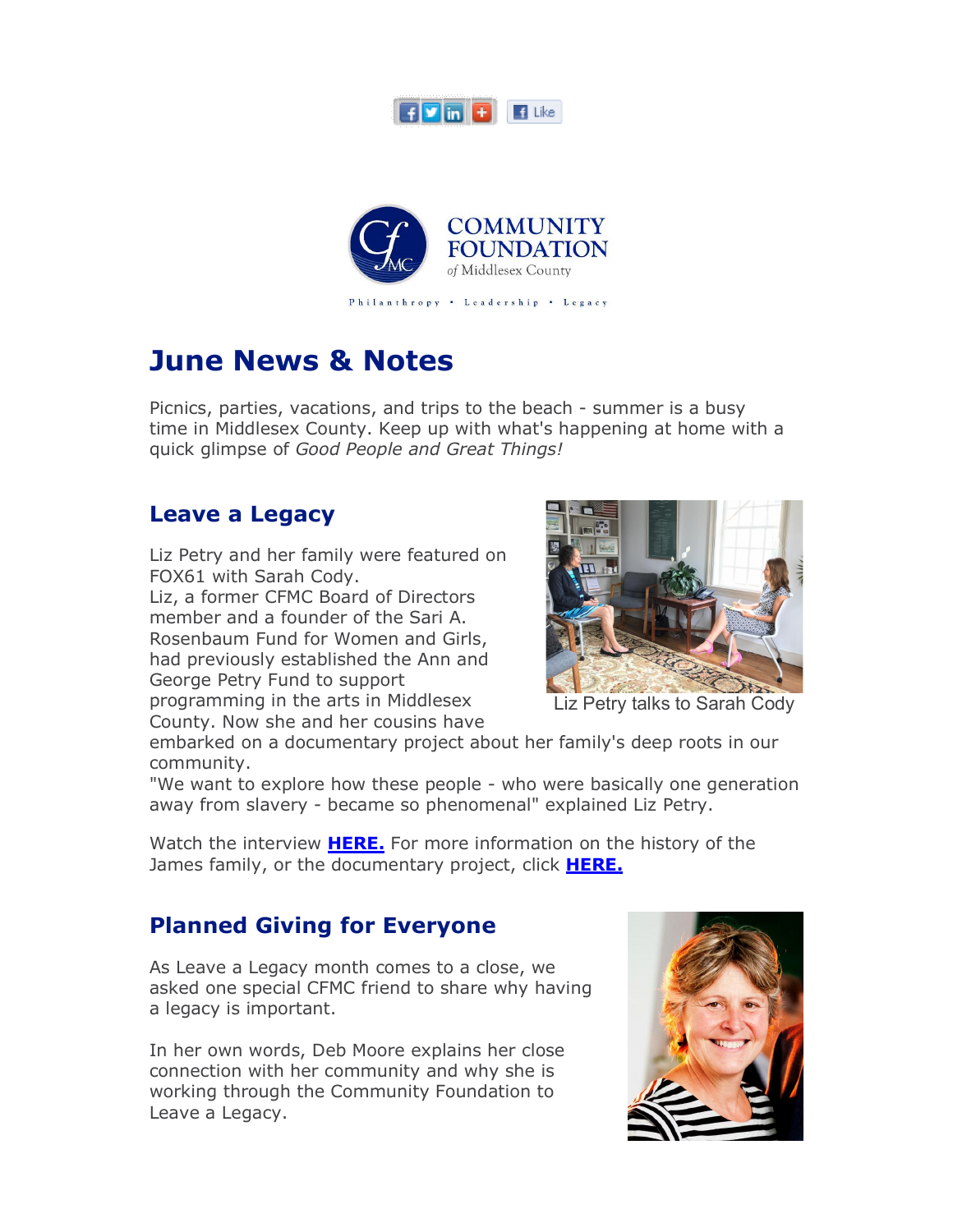#### **Camp Colter**

Forty kids took to the mats at Camp Colter, thanks to the **Colter Abely Achievement Fund.**

What is Camp Colter? Xavier High School coach Mike Cunningham says "The camp

isn't about the wrestling as much as it is about helping kids be better people in their lives through wrestling."

Check out the fun times at Camp Colter's Photo Gallery **HERE.**

#### **Running in the Rain!**

The rain didn't deter runners (or bike riders) in the **6th annual Run for Chris.** In fact, the soggy weather and puddle- filled streets seemed to brighten spirits!

The annual event supports the **Chris Belfoure Memorial Fund** and programs for youth on the shoreline.



This year one hundred sixty (160) runners - and a handful of walkers - finished the course in Essex with smiles on their rainsoaked faces!

We say **THANK YOU** to everyone who volunteered, ran, walked, and supported Run for Chris. And an extra big **THANK YOU** to Valley Shore YMCA for partnering with the Chris Belfoure Memorial Fund this year.

#### **Being Kind is Oh So Sweet!**

Ever wonder if a candy bar can change the world? Munson's Chocolates did! The Bolton candy maker is a recipient of the Council of Business Partners' Spotlight Award for the great work they are doing to help youth create Bully-Free Communities.



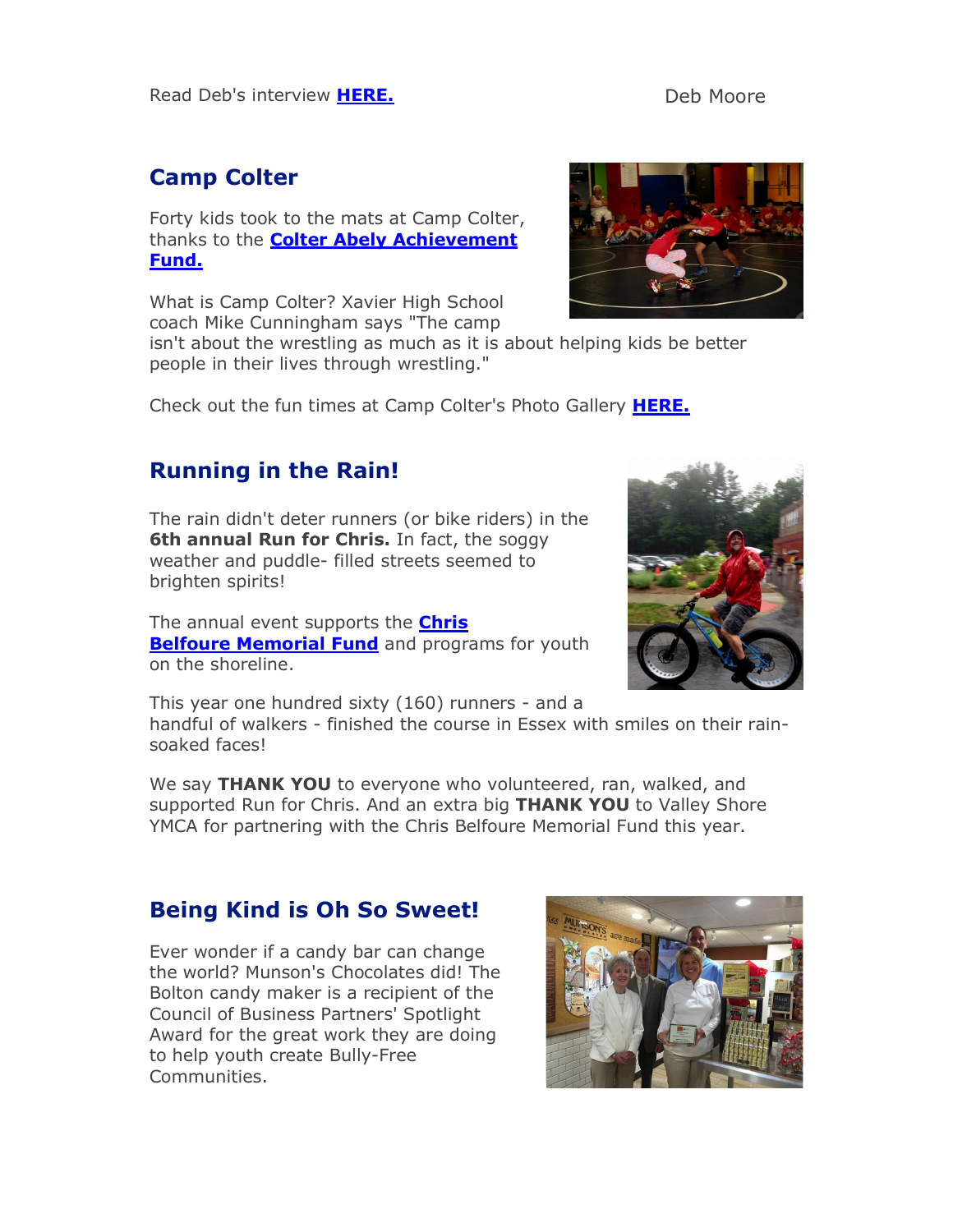Take a minute to find out about the great chocolate bar wrapper competition at the **Campaign for Bully-Free Communities news page.**

#### **Spotlight on CFMC**

CFMC is on the airwaves connecting with the community!

President and CEO Cynthia Clegg joined



Stephan Allison on River Valley Rhythms to talk about the arts, CFMC's work in the community, and turning your passions into action!

Catch the show **HERE.**

#### **Exceptional Women Leading by Example!**

We have so many exceptional women doing incredible work right here in Middlesex County. Recently three women were recognized for the impact they have on our community. Deb Petruzello and Lydia Brewster were recognized as Home Town Heroes and Patti Vassia was recognized as one of the Duncaster's 60 over 60: Those to Admire; Those Who Inspire.

**Deb Petruzzello** retired after forty years as the Middletown High School girls track coach. Middletown's athletic director says "students respect her and I think it's because they know she respects them. She's built such a positive culture here."

**Lydia Brewster** was recognized for her work at St. Vincent de Paul. Lydia has been running the Amazing Grace Food Pantry since 2011. Ron Krom, director of St. Vincent de Paul explained Lydia is "tireless" and a true supporter of their mission.

**Patti Ann Vassia** is one of Connecticut's first '60 over 60' winners! Duncaster said they were







looking for people ages 60 or older living lives "to be admired, lives that inspire." Since Patti is so involved in the community, has great nonprofit experience, and volunteers - she fit the bill perfectly!